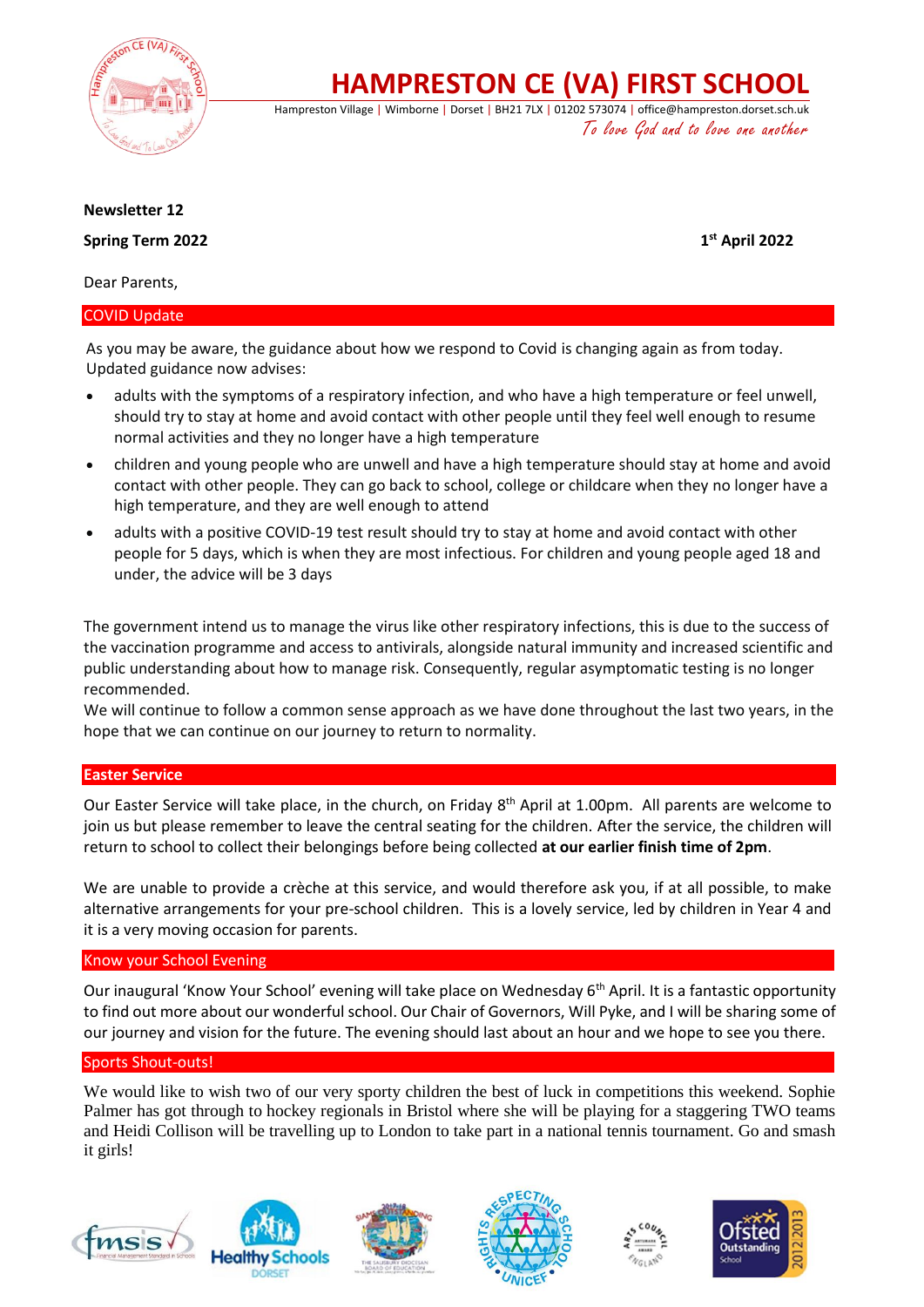### Year 3 Paulton's Park

As if being at a theme park isn't exciting enough, Year 3 had the added thrill of snowflakes falling during their visit to Paulton's Park yesterday! The day began with an amazing learning workshop that taught the children how to programme instructions to operate a model of a swinging roundabout. Their faces as they realised they had independently coded and debugged the



computer to start, stop and reverse the ride were priceless! Of course, it was essential



that we tested out the rides for the remainder of the day, discussing our scientific knowledge of forces such as gravity, friction and air resistance. The coach trip on the return to school was considerably quieter than on the way there! What a fantastic day!

#### Key Stage 2 Egg Decorating Competition

Next Thursday (7<sup>th</sup> April) Years 3 and 4 will be taking part in our annual Easter egg decorating competition. To make it successful, children will be required to bring in one or more **hard boiled** eggs and a design that they can complete at school within 50 minutes! They will also need to bring an egg cup or something to balance their egg in for display purposes.

While we encourage practising at home, the children will be judged on their efforts in the classroom rather than on home preparation!

We can provide general resources such as paint, sharpies, tissue paper, wool etc, but if there is anything special you would like to bring, please do.

We hope everyone will enter into the spirit of Easter fun and we invite you to view all the children's creations in the playground at collection time.

#### Summer Uniform

Finally, with the warmer weather just on the horizon, a quick reminder that our summer 'shirt-sleeve' order begins after Easter and the children can finally put away their winter clothes in favour of summer dresses and shorts.

#### Lost Property

We currently have 30 jumpers/cardigans in 'lost property' that are un-named! Please ensure all your child's clothes are clearly named.

The mounting pile of lost property will once again be in the playground at pick up time next week for you take your child's items before they are recycled at Easter. Many Thanks.

Yours sincerely,

**Mr. T. Williams Headteacher**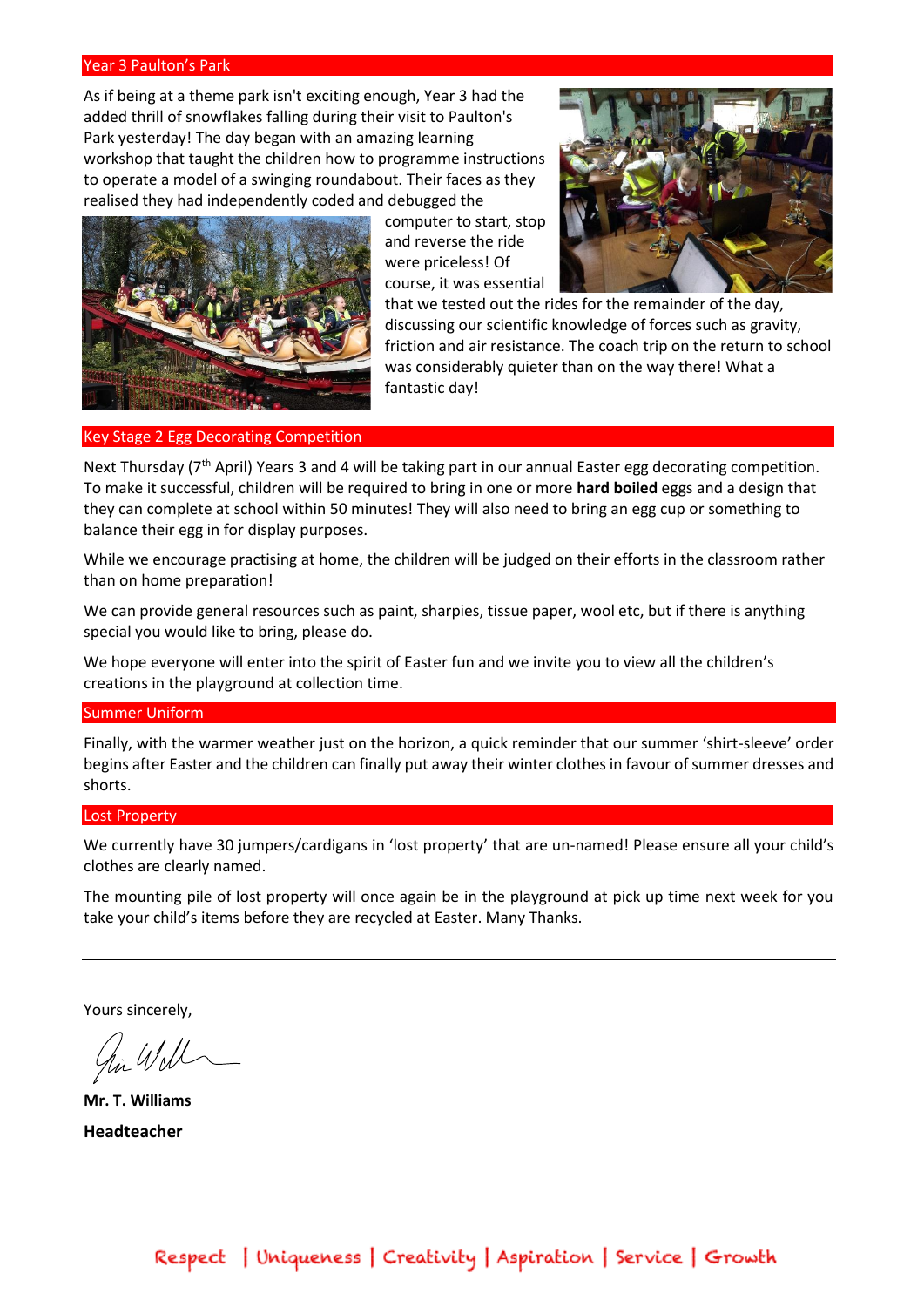# **This Week:**

To help support you at home and to spark conversations about learning, here is what the children have been covering this week.

|                                  | <b>English</b>                                                                                                                                                                                                                                                                                                                                                                                                                                             | <b>Mathematics</b>                                                                                                                                                                                                                                                                                                                            |
|----------------------------------|------------------------------------------------------------------------------------------------------------------------------------------------------------------------------------------------------------------------------------------------------------------------------------------------------------------------------------------------------------------------------------------------------------------------------------------------------------|-----------------------------------------------------------------------------------------------------------------------------------------------------------------------------------------------------------------------------------------------------------------------------------------------------------------------------------------------|
| Reception                        | This week in English, we started the week with the story<br>Commotion in the Ocean. We enjoyed reading the poems<br>and guessing which sea creature it described. We then<br>read a pirate story which inspired the children to want to<br>write and draw their own wanted pirate posters.                                                                                                                                                                 | In maths, we made more complex patterns using sea<br>creatures shapes and much more. We also subitised and<br>counted forwards and backwards.<br>In Let's Explore we have found ways to channel water and<br>make boats move, made turtles to practise our scissor<br>control skills and started to think about the symbols of<br>Easter too. |
| $\overline{\phantom{0}}$<br>Year | This week in English, the children studied the prefix 'un'.<br>Year 1 understood that the prefix gives a word the<br>opposite meaning; they have also realised that 'un' cannot<br>be added to every word! Throughout the week, we have<br>focused on sentence structure. This has prompted the<br>children to think about full stop placement and ensure that<br>sentences make sense on their own.                                                       | In maths, we have studied weight. The children really<br>enjoyed making predictions and comparisons about the<br>weights of different classroom items. We have seen<br>balancing scales in action to cement our understanding of<br>weight.                                                                                                   |
| $\sim$<br>Year                   | This week in English we have been looking at the different<br>features of poems. We are focusing on senses poems and<br>the children have been very imaginative thinking about<br>what Easter means to them. Hopefully you will enjoy<br>hearing some of them read out at the Easter service next<br>week.                                                                                                                                                 | In Maths this week we have started our unit on<br>measurement. The children have very quickly picked up<br>how to measure in cms and meters as well using their<br>knowledge from previous units to help compare<br>measurements and solve word problems.                                                                                     |
| S<br>Year                        | We have been exploring forest stories this week, written<br>by different authors. We have explored how the authors<br>use language to create the mood of the setting. This will<br>lead into some descriptive writing next week, hopefully full<br>of rich vocabulary!                                                                                                                                                                                     | In maths we have been learning to solve problems<br>involving length and perimeter. Maybe at home you could<br>get the tape measure or ruler out and calculate the length<br>around the outside of a shape!                                                                                                                                   |
| Year <sub>4</sub>                | This week has been a very busy one for Year 4. Our solar<br>farm trip on Monday was a real success! We followed this<br>up with some brilliantly persuasive emails to our local MP<br>to try and persuade him to help the environment by<br>championing solar power and other renewable forms of<br>energy. Tracy from Earth Energy Education also came in for<br>a really fun and informative science lesson measuring light<br>levels around our school. | The children have worked very hard to consolidate their<br>learning in maths this term with our termly assessments.<br>The children have looked back through these to give them<br>ideas of how to tackle problems a different way and I will<br>be sending home targeted support to individuals over the<br>Easter holidays.                 |